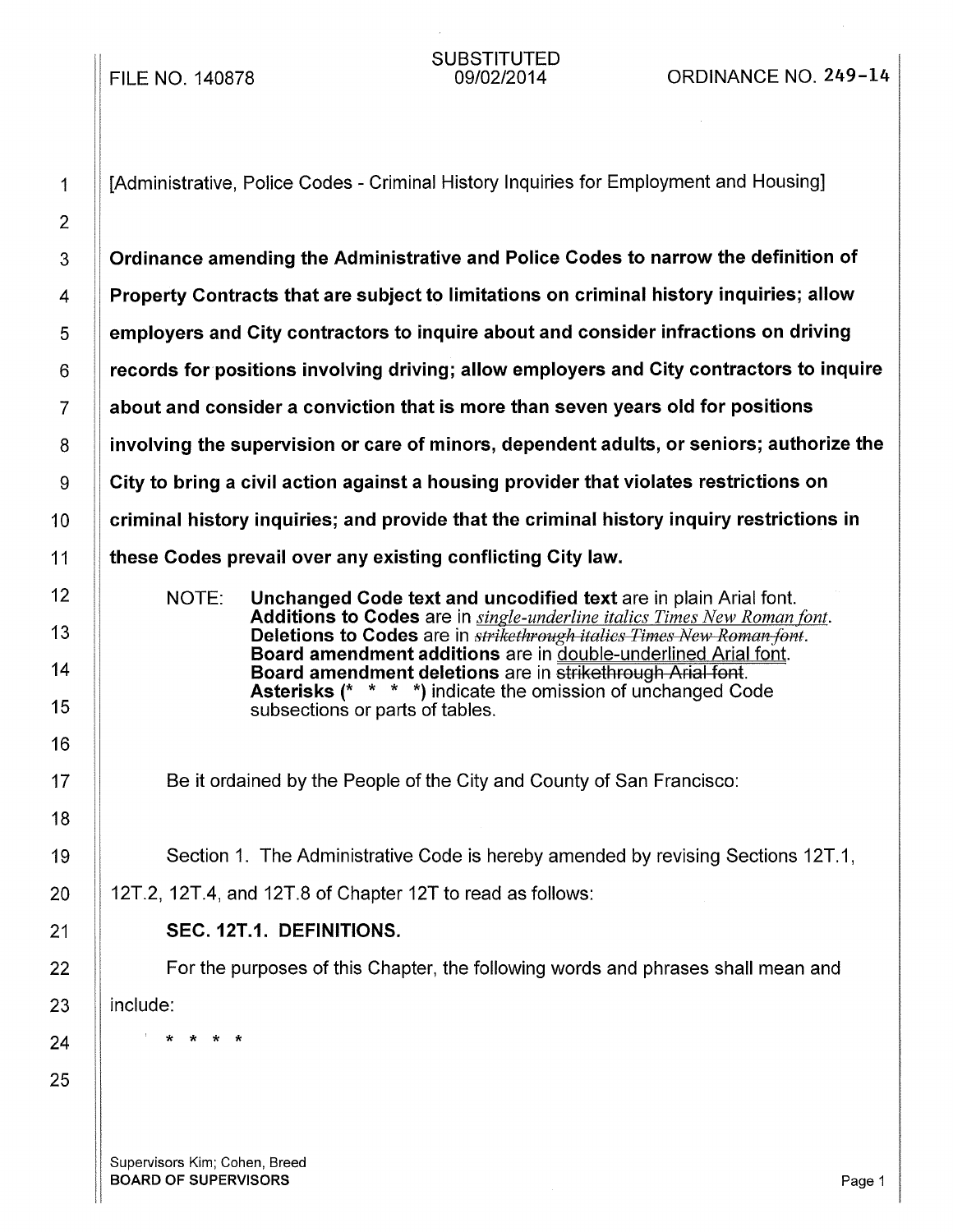**1 2 3 4 5 6 7 8**  9 **10 11 12**  13 **"Contract" shall mean an agreement for public works or improvements to be performed, or for goods or services to be purchased or grants to be provided, at the expense of the City or to be paid out of moneys deposited in the treasury or out of trust moneys under the control or collected by the City<sub>** $\bar{x}$ **</sub> and "Contract" does not include (1) Property Contracts, (2)** agreements entered into pursuant to settlement of legal proceedings, (3) contracts for urgent litigation expenses as determined by the City Attorney,  $\theta r$  (4) contracts for a cumulative **amount of \$5,000 or less per vendor in each fiscal year;** *or* (5) *Excluded Contracts.*  \* \* \* \* **"Property Contract" shall mean a written agreement,** *including a lease, permit, license or easement, through which the City gives to a person or entity the right to exclusively for the exclusive*  **use or occupeney ef real property** *owned or controlled by the City* **for a** *termperiod of more than exceeding* **29 days in any calendar year,** *but excluding the (Ollowing (collectively, "Excluded* 

*Contracts"): (1) an agreement with a public entity or public utility; whether by singular or cumulative instrument (i) for the operation or use by others of real property owned or controlled by the City for the operation afa bttSiness, social, or other establishment or organization, including leases, concessions, franchises and easements, or (ii) for the City's use or occupancy of real property owned by others, including leases, concessions, franchises and easements. For the purposes af this Chapter, "exclusive ttse" means the right to use or occupy real property to the exclusion of others, other than the rights reserved by the fee owner. "Property Contract" shall not include (2)* a revocable at-will *use or encroachment* permit *for the use of or encroachment on City property* regardless of the ultimate **duration of such permit,** *except that "Property Contract" shall inchtde such permits granted* to *a private entity for the use of City property for the purpose of' unless the permittee engages in* **a for-profit activity** *on the City property;* (3) *regulatory permits, including street or public right of way construction, excavation and use permits; (4). "Property Contract" shall also not include street excavation, street construction or street use permits, agreements for the use of City right-of way where* 

Supervisors Kim; Cohen, Breed **BOARD OF SUPERVISORS** Page 2

**14** 

**15** 

**16** 

**17** 

**18** 

**19** 

**20** 

**21** 

**22** 

**23** 

**24**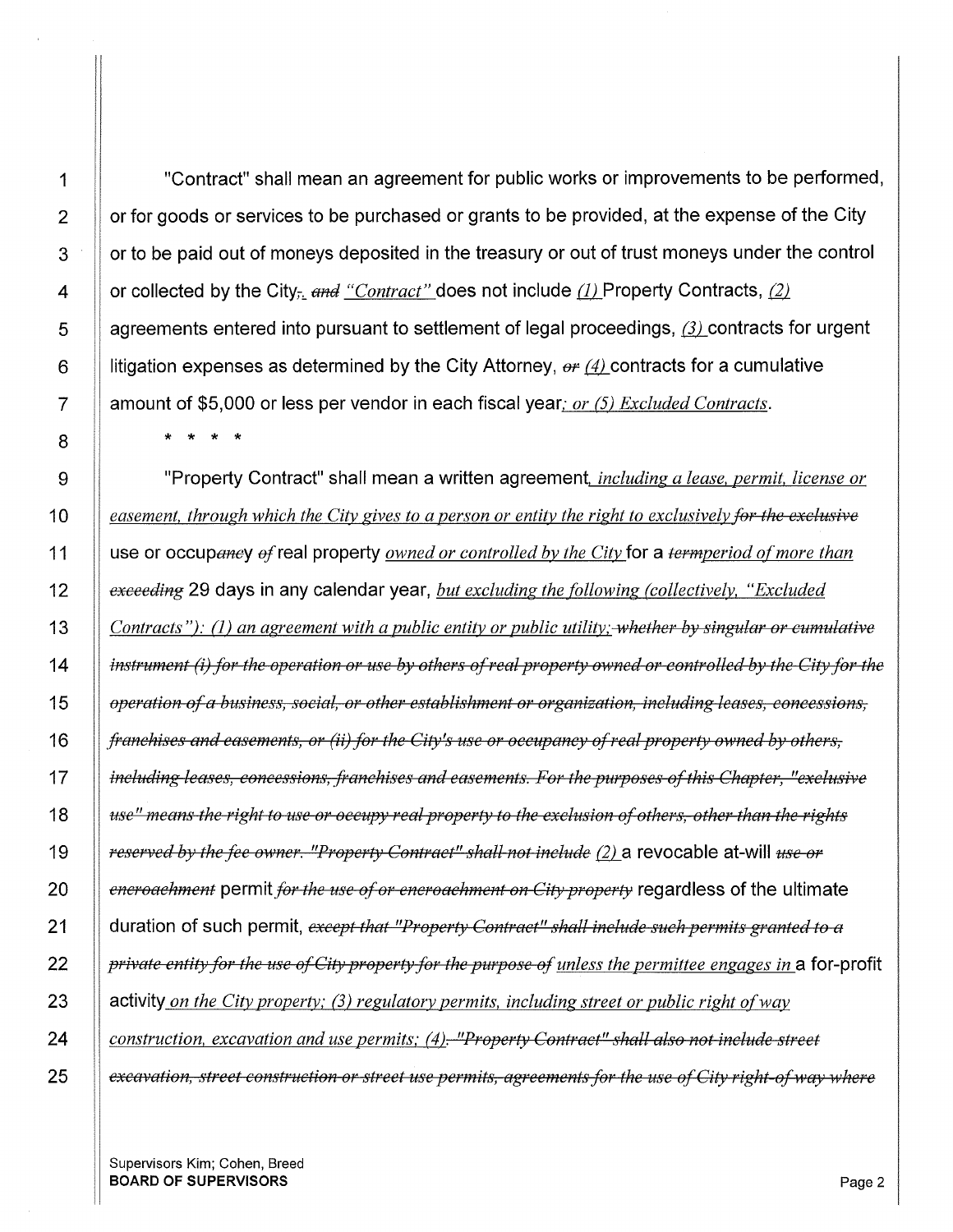*a contracting utility has the power a/eminent domain, or* agreements governing the use of City property which constitutes a public forum for activities that are primarily for the purpose of espousing or advocating causes or ideas and that are generally recognized as protected by the First Amendment to the U.S. Constitution<sub>rie</sub> or (5) *agreements for activities* which are primarily recreational in nature, *unless the user engages in a for-profit activity on the City property.*  \* \* \* \*

## **SEC. 12T.2. APPLICABILITY OF CHAPTER TO CONTRACTORS AND SUBCONTRACTORS.**

The requirements of this Chapter shall only apply to a Contractor's or Subcontractor's operations to the extent those operations are in furtherance of performing a Contract or Property Contract with the City. Accordingly, the protections of this Chapter apply only to applicants and employees who would be or are performing work in furtherance of performing a Contract or Property Contract with the City. *If there is a conflict between the requirements of this Chapter and any City law, rule or regulation existing as of the effective date of Ordinance No. amending this Chapter, the requirements ofthis Chapter shall prevail.* 

## **SEC.12T.4. PROCEDURES FOR CONTRACTOR AND SUBCONTRACTOR USE OF CRIMINAL HISTORY INFORMATION IN EMPLOYMENT DECISIONS.**

(a) Regarding applicants or potential applicants for employment, or employees, a Contractor or Subcontractor shall not, at any time or by any means, inquire about, require disclosure of, or if such information is received base an Adverse Action in whole or in part on:

(1) An Arrest not leading to a Conviction, excepting under circumstances identified in this Section an Unresolved Arrest;

(2) Participation in or completion of a diversion or a deferral of judgment program;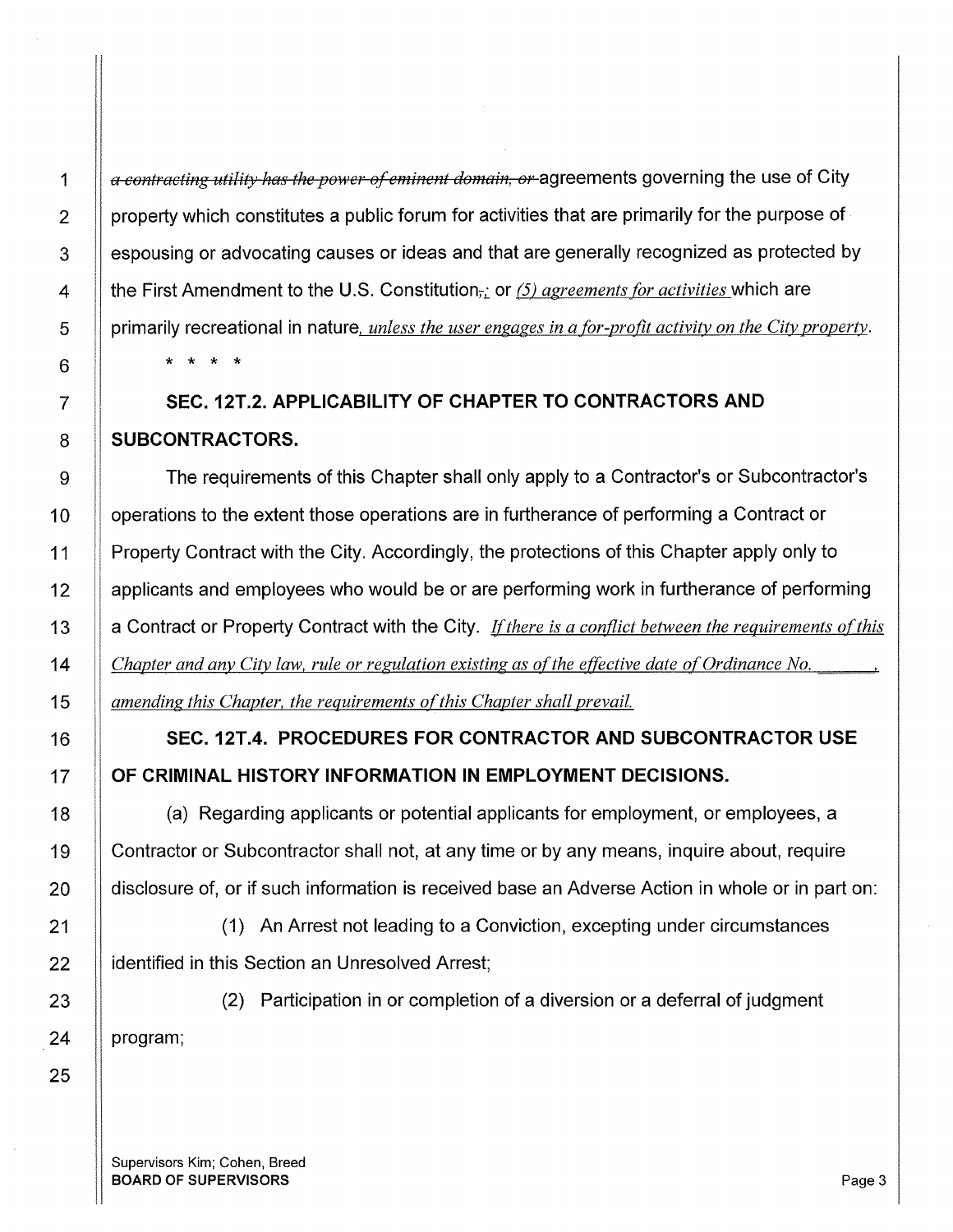1 (3) A Conviction that has been judicially dismissed, expunged, voided, 2 **ignorulial** invalidated, or otherwise rendered inoperative, by way of example but not limitation, under 3 California Penal Code sections 1203.4, 1203.4a, or 1203.41;

4 (4) A Conviction or any other determination or adjudication in the juvenile  $\overline{5}$  || justice system, or information regarding a matter considered in or processed through the  $6$  || juvenile justice system; or

7 (5) A Conviction that is more than seven years old, the date of Conviction being  $8$  | the date of sentencing; or

g (6) Information pertaining to an offense other than a felony or misdemeanor, 10 | such as an infraction, *except that a Contractor or Subcontractor may inquire about, require* 11 *disclosure of, base an Adverse Action on, or otherwise consider an infraction or infractions contained* 12 *in an applicant or employee's driving record if driving is more than a de minimis element of the* 13 *employment in question.* 

14 **Accordingly, the matters identified in this subsection (a) may not be considered in any** 15 | manner by the Contractor or Subcontractor.

16 (b) A Contractor or Subcontractor shall not require applicants or potential applicants 17 | for employment or employees to disclose on any employment application the fact or details of 18 any Conviction History, any Unresolved Arrest, or any matter identified in subsections (a)(1)- 19 (6). Nor shall the Contractor or Subcontractor inquire on any employment application about 20 | the fact or details of any Conviction History, any Unresolved Arrest, or any matter identified in 21 subsections (a)(1 )-(6). *A Contractor or Subcontractor may ask on an employment application {or an*  22 *applicant, potential applicant or employee's written consent {or a Background Check so long as the*  23 *application includes a clear and conspicuous statement that the Contractor or Subcontractor will not* 24 *itself conduct or obtain from a third party the Background Check until either after the first live*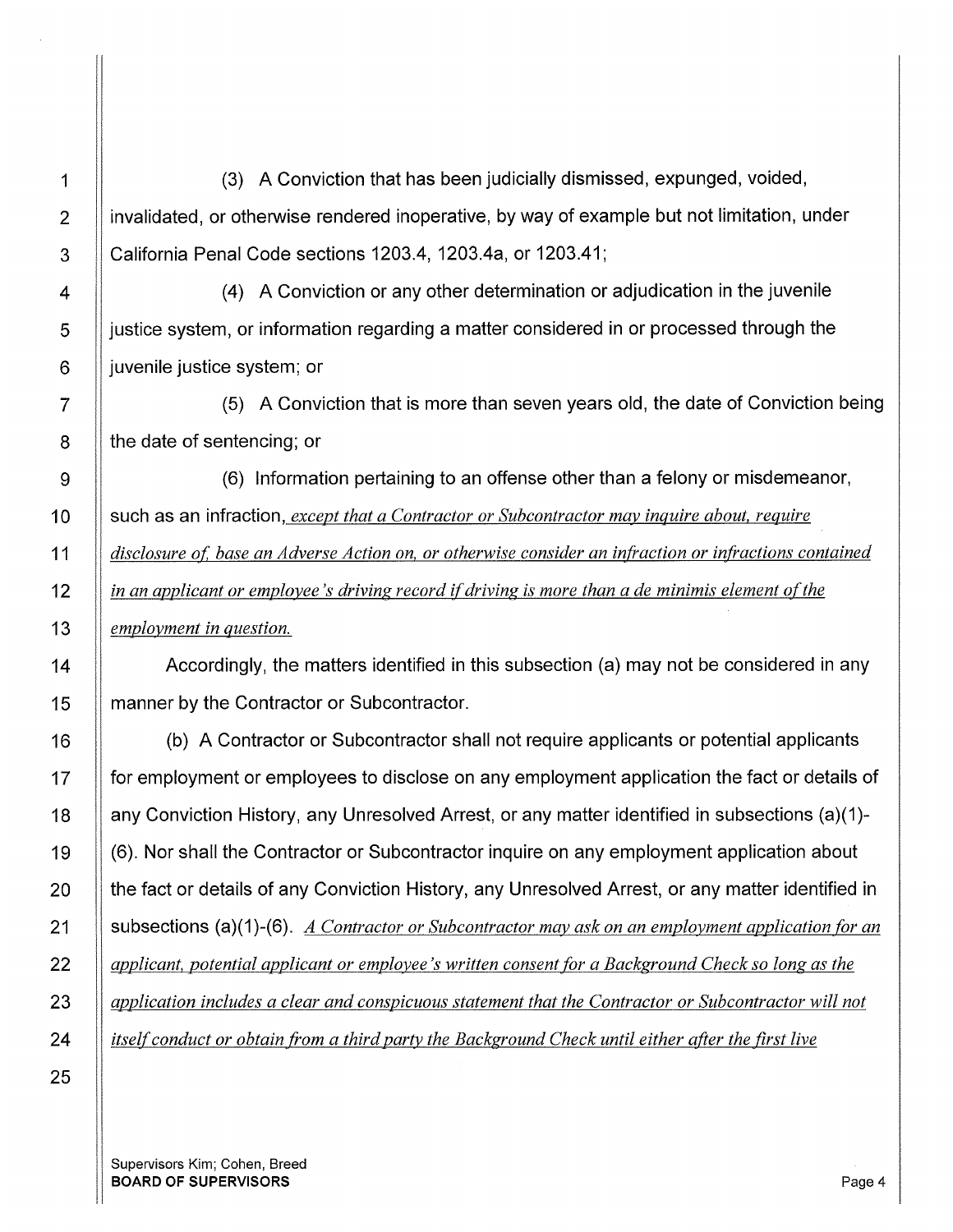1 *interview with the person or after a conditional offer ofemplovment in accordance with subsection (c)*  2 *ofthis Section 12T4.* 

3 (c) A Contractor or Subcontractor shall not require applicants or potential applicants for 4 employment, or employees, to disclose, and shall not inquire into *or discuss,* their Conviction 5 History or an Unresolved Arrest until either after the first live interview with the person (via  $6$  || telephone, videoconferencing, use of other technology, or in person) or, at the discretion of 7 the Contractor or Subcontractor, after a conditional offer of employment. *A Contractor or*  8 **Subcontractor may not itself conduct or obtain from a third party a Background Check until either after** 9 *the first live interview with the person or after a conditional offer of employment.* 

10 | (d) Prior to any Conviction History inquiry, the Contractor or Subcontractor shall 11 **If provide a copy of the notice described in Section 12T.5(b) to the applicant or employee.** 

12 **Example 12** (e) Prior to obtaining a copy of a Background Check Report, the Contractor or 13 Subcontractor shall comply with all state and federal requirements including but not limited to 14 California Investigative Consumer Reporting Agencies Act (ICRAA), California Civil Code 15 | sections 1786 et seq., and the Federal Consumer Reporting Act (FCRA), 15 United States 16 | Code sections 1681 et seq., to provide notice to the applicant or employee that such a report  $17$  || is being sought.

18 (f) In making an employment decision based on an applicant's or employee's 19 Conviction History, a Contractor or Subcontractor shall conduct an individualized assessment, 20 **considering only Directly-Related Convictions, the time that has elapsed since the Conviction** 21 **Step Universolved Arrest, and any evidence of inaccuracy or Evidence of Rehabilitation or Other** 22 || Mitigating Factors.

23 | (g) If a Contractor or Subcontractor intends to base an Adverse Action on an item or  $24$  || items in the applicant or employee's Conviction History, prior to taking any Adverse Action the 25 Contractor or Subcontractor shall provide the applicant or employee with a copy of the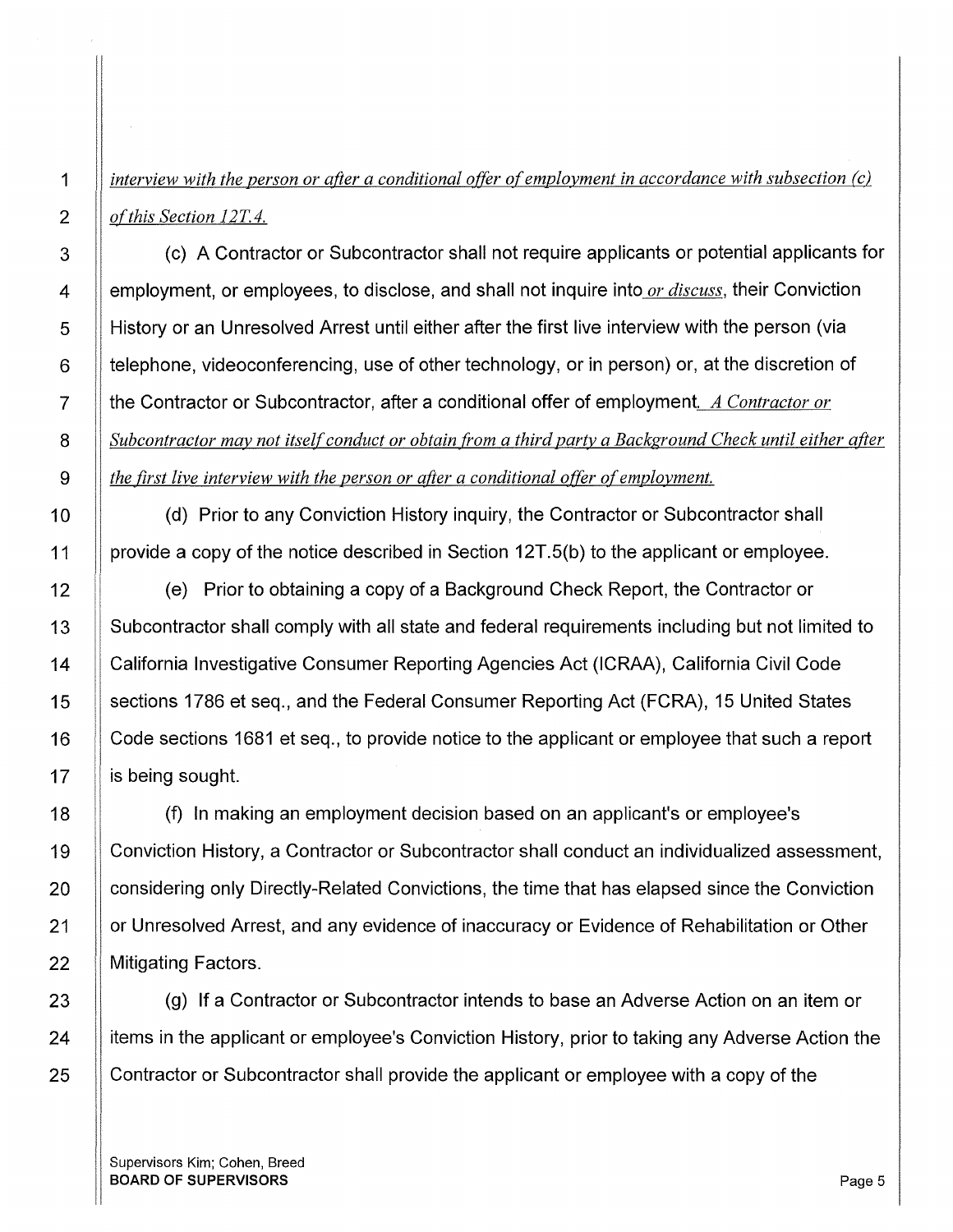Background Check Report, and shall notify the applicant or employee of the prospective Adverse Action and the item or items forming the basis for the prospective Adverse Action.

(h) If, within seven days of the date that the notice described in subsection (g) is provided by the Contractor or Subcontractor to the applicant or employee, the applicant or employee gives the Contractor or Subcontractor notice, orally or in writing, of evidence of the inaccuracy of the item or items of Conviction History or any Evidence of Rehabilitation or Other Mitigating Factors, the Contractor or Subcontractor shall delay any Adverse Action for a reasonable period after receipt of the information and during that time shall reconsider the prospective Adverse Action in light of the information.

(i) Upon taking any final Adverse Action based upon the Conviction History of an applicant or employee, a Contractor or Subcontractor shall notify the applicant or employee of the final Adverse Action.

(i) A Contractor or Subcontractor shall not *engage in any communication produce or disseminate any solicitation or advertisement* that is *intended and* reasonably likely to reach persons who are reasonably likely to seek employment to be performed under a Contract or Property Contract and that expresses, directly or indirectly, that any person with an Arrest or Conviction will not be considered for employment or may not apply for employment. *For purposes of this subsection (j), engaging in a communication includes but is not limited to making a verbal statement or producing or disseminating any solicitation, advertisement, or signage.* 

 $(k<sub>i</sub>)$  Nothing in this Section 12T.4 shall be construed to prohibit a Contractor or Subcontractor from observing the conditions of a seniority system or an employee benefit plan, provided such systems or plans are not a subterfuge to evade the purposes or requirements of this Chapter.

**SEC. 12T.8. NONAPPLICABILITY, EXCEPTIONS, AND WAIVERS.**  \* \* \* \*

Supervisors Kim; Cohen, Breed BOARD OF SUPERVISORS And the state of the state of the state of the state of the state of the state of the state of the state of the state of the state of the state of the state of the state of the state of the state of th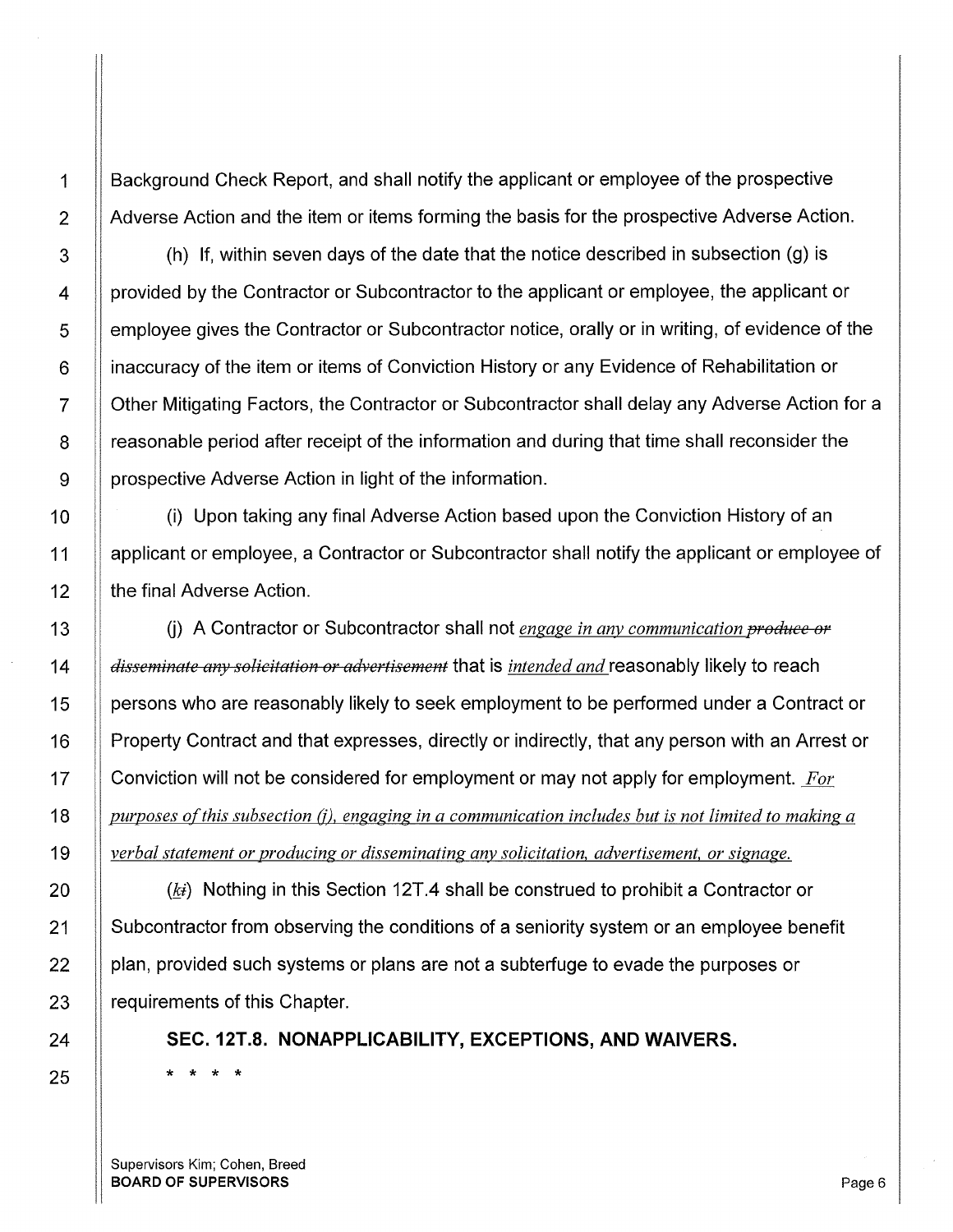(e) The waiver authority granted to Contracting Officers in this Section 12T.8 shall be subject to the requirement that:

(1) All proposed waivers must be submitted for approval to the Director of OCA. All proposed waivers must set forth the reasons the Contracting Officer is requesting the waiver, what steps were taken to find any entity that complies with this Chapter, and why the waiver does not defeat the intent of this Chapter, which is to prohibit the City from entering into Contracts and Property Contracts with persons that do not comply with the requirements of this Chapter to follow certain procedures when inquiring about and using criminal history information in employment decisions.

(2) The Director of OCA shall take action approving or denying a proposed waiver within 30 days of receiving a notification of the proposed waiver from a contracting officer. If after 30 days the Director of OCA has taken no action on the proposed waiver, the waiver shall be deemed approved. $\frac{1}{1-\alpha}$ 

(3) The Director of OCA or Contracting Officer shall report to the OLSE whenever such a waiver is granted within five days of granting the waiver.  $\frac{1}{\sqrt{1-\frac{1}{n}}\sigma}$ 

(f) For any Contract or Property Contract subject to approval by the Board of Supervisors, the approving resolution shall state whether any waiver or exception under this Section 12T.8 has been or is proposed to be granted for that contract.  $\frac{and}{}$ 

\* \* \* \*

*(i)* The Contracting Officer may waive the restriction in subsection (a)(5) of Section 12T.4 and *any limitations imposed in this Chapter based on subsection (a){5) as to any Contract or Property Contract, including any grant. where the Contracting Officer certifies in writing that, in the performance of the agreement, the Contractor or grantee (1) is providing services to or has supervisory or disciplinary authority over a minor, (2) is providing services to or has supervisory authority over a "dependent adult,* " *as that phrase is defined in California Welfare and Institutions Code Section* 

1

2

3

4

5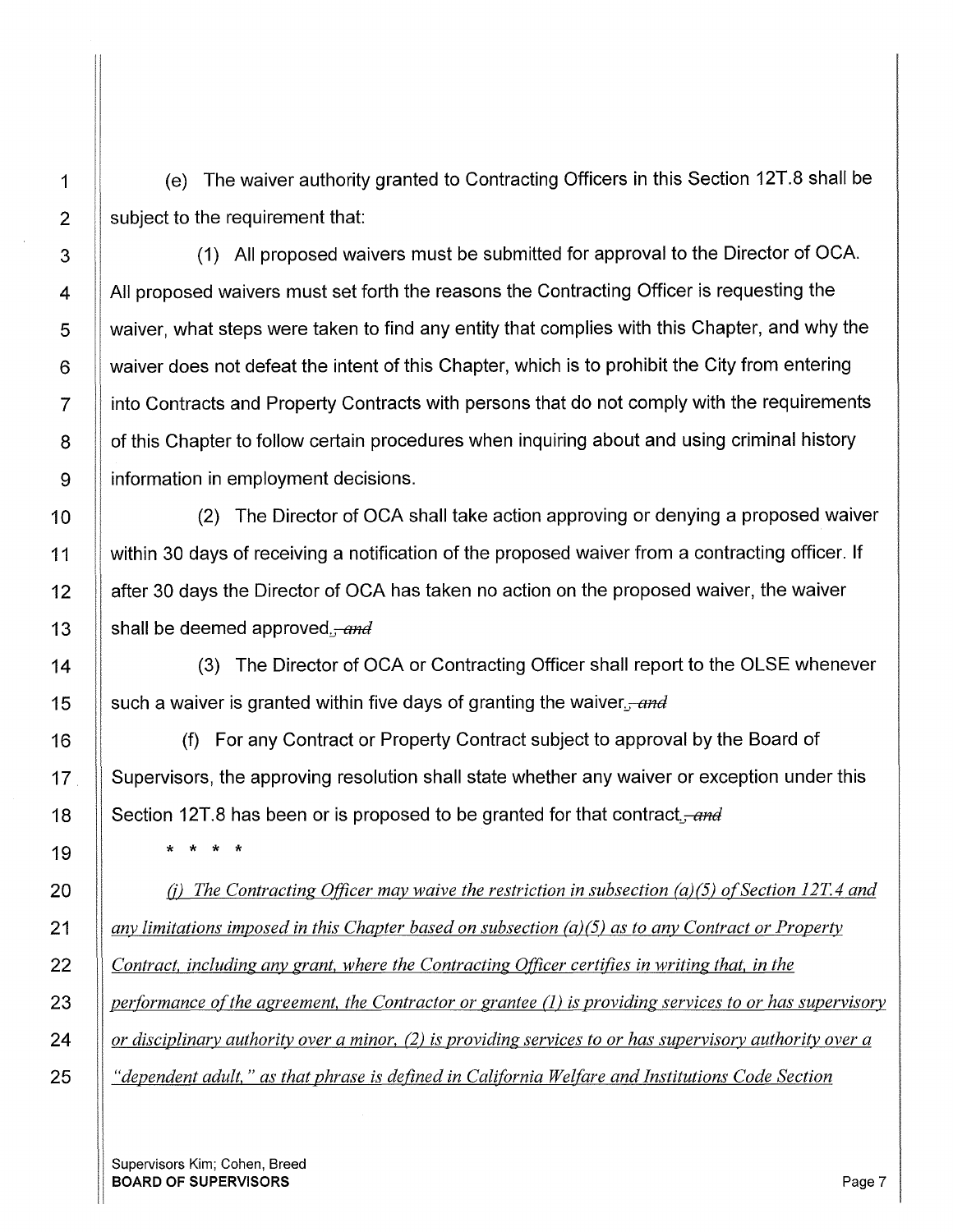1 *15610. 23 or any successor state law, or* (3) *is providing support services or care to or has supervisory*  2 *authority over a person 65 years or older. The Contracting Officer shall report annually in writing to*  3 **the Director of OCA all waivers that he or she grants pursuant to this subsection (j).** 

Section 2. The Police Code is hereby amended by revising Sections 4903, 4904, 4906, and 4911 of Article 49, and adding Section 4920 to Article 49, to read as follows: **SEC. 4903. DEFINITIONS.** 

For the purposes of this Article, the following words and phrases shall mean and include:

\* \* \* \*

"Employment" shall mean any occupation, vocation, job, or work, including but not limited to temporary or seasonal work, part-time work, contracted work, contingent work, work on commission, and work through the services of a temporary or other employment agency, or any form of vocational or educational training with or without pay. The physical location of the employment or prospective employment of an individual as to whom Section 4904 applies must be *at least eight (8) hours per week in whole, or in substantial part,* within the City.

\* \* \* \*

**SEC. 4904. PROCEDURES FOR USE OF CRIMINAL HISTORY INFORMATION IN EMPLOYMENT DECISIONS.** 

(a) Regarding applicants or potential applicants for employment, or employees, an Employer shall not, at any time or by any means, inquire about, require disclosure of or if such information is received base an Adverse Action in whole or in part on:

(1) An Arrest not leading to a Conviction, excepting under circumstances identified in this Section an Unresolved Arrest;

Supervisors Kim; Cohen, Breed BOARD OF SUPERVISORS And the state of the state of the state of the state of the state of the state of the state of the state of the state of the state of the state of the state of the state of the state of the state of th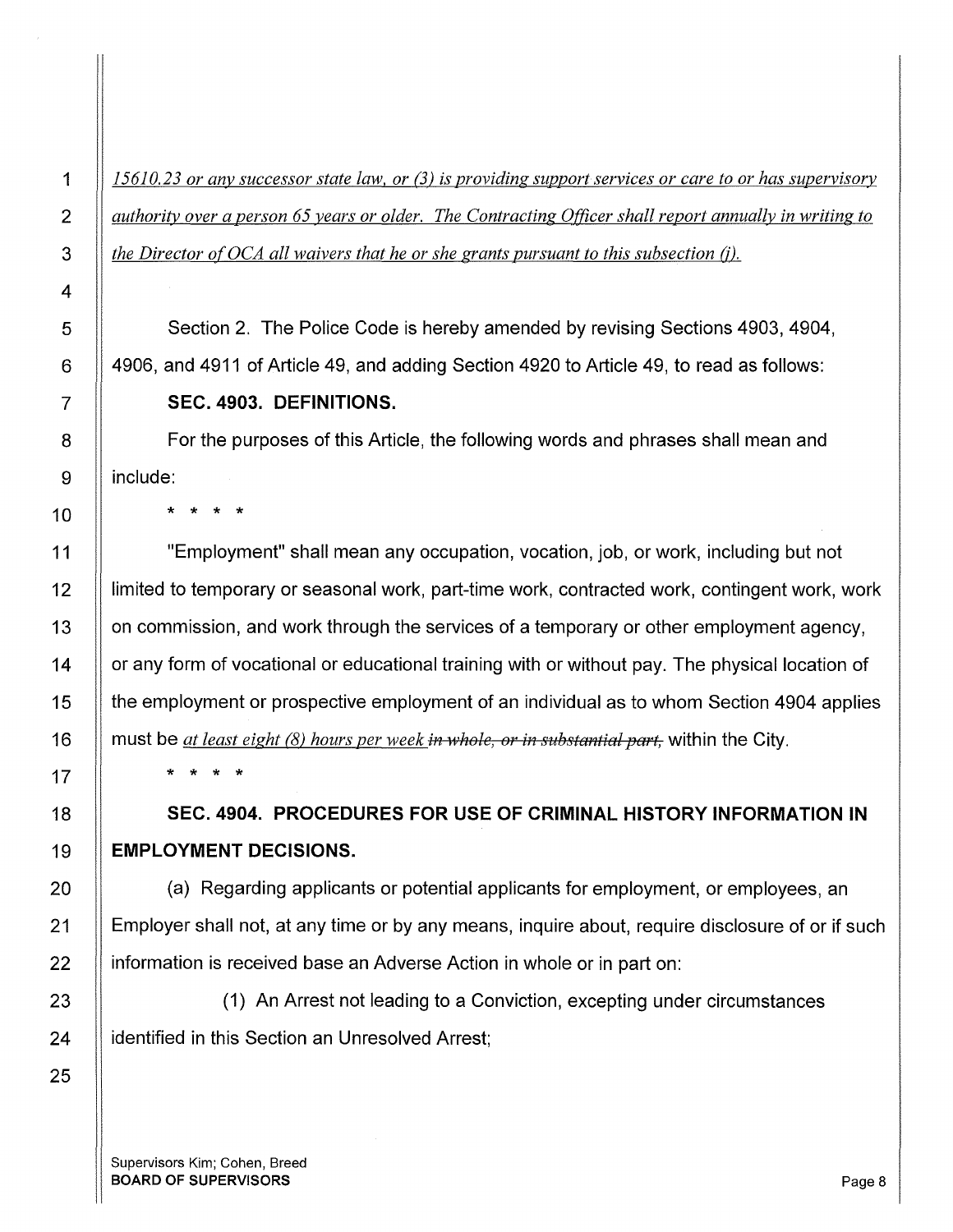1 (2) Participation in or completion of a diversion or a deferral of judgment  $2 \parallel$  program;

3 **(3)** A Conviction that has been judicially dismissed, expunged, voided, 4 **ignorulary** invalidated, or otherwise rendered inoperative, by way of example but not limitation, under 5 California Penal Code sections 1203.4, 1203.4a, or 1203.41;

6 (4) A Conviction or any other determination or adjudication in the juvenile justice 7 system, or information regarding a matter considered in or processed through the juvenile  $8$  || justice system;

9 | (5) A Conviction that is more than seven years old, the date of Conviction being 10 || the date of sentencing, *except that this restriction and any limitations imposed in this Article based on the limitation in this subsection (a){5) shall not apply where the applicant or employee is or will be (A) providing services to or have supervisory or disciplinary authority over a minor,* {B) *providing services to or have supervisory or disciplinary authority over a "dependent adult," as that phrase is defined in California Welfare and Institutions Code Section 15610.23 or any successor state law, or (C) providing support services or care to or has supervisory authority over a person 65 years or older;* or

16 (6) Information pertaining to an offense other than a felony or misdemeanor, 17 such as an infraction, *except that an Employer may inquire about, require disclosure ot: base an*  18 *Adverse Action on, or otherwise consider an infraction or infractions contained in an applicant or*  19 *employee's driving record if driving is more than a de minimis element of the employment in question.* 

20 **Accordingly, the matters identified in this subsection (a) may not be considered in any** 21 **manner by the Employer.** 

22 (b) The Employer shall not require applicants or potential applicants for employment or 23 | employees to disclose on any employment application the fact or details of any Conviction 24 History, any Unresolved Arrest, or any matter identified in subsections (a)(1)-(6). Nor shall the 25 | Employer inquire on any employment application about the fact or details of any Conviction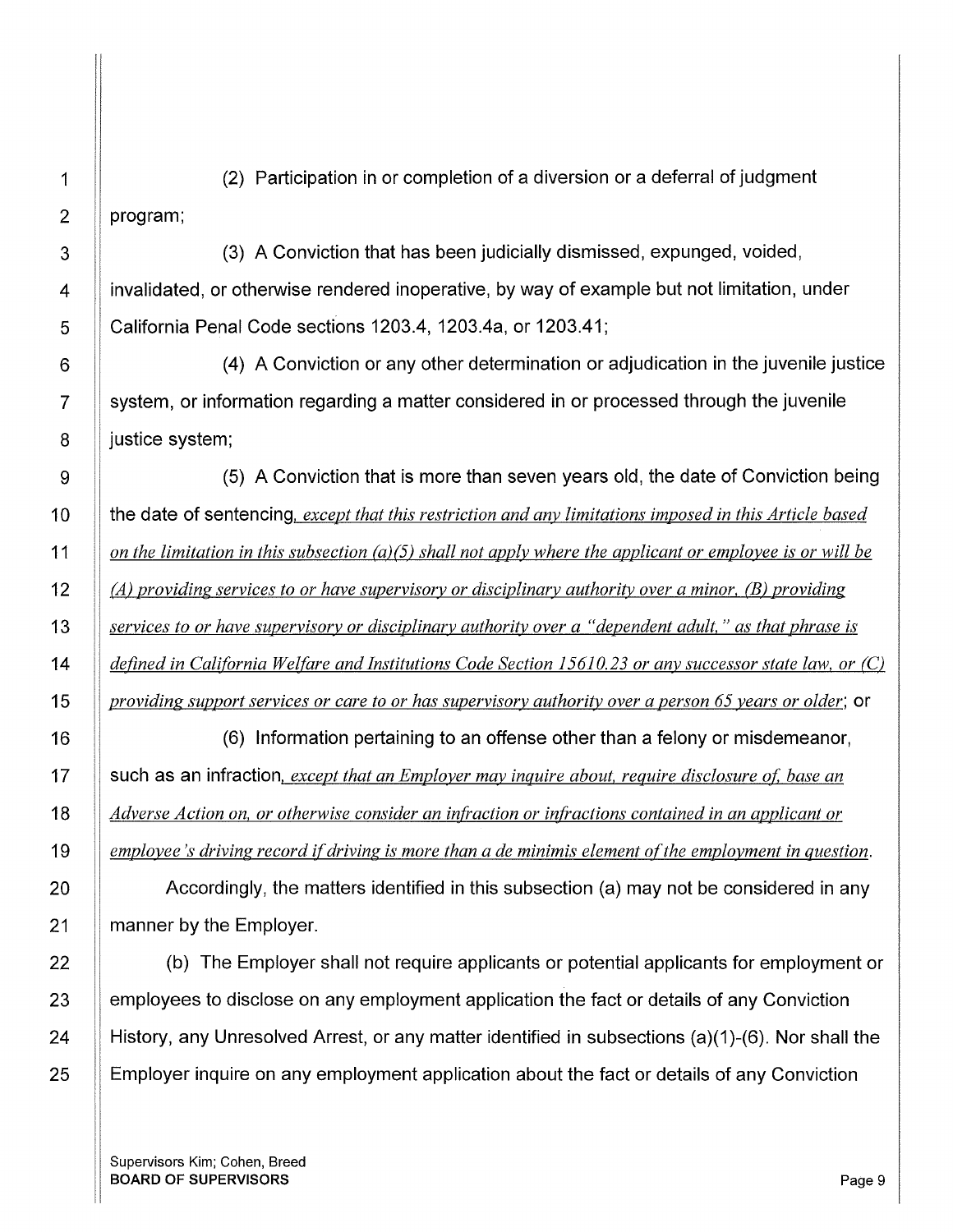1 History, any Unresolved Arrest, or any matter identified in subsections (a)(1)-(6). *An Employer may ask on an employment application for an applicant, potential applicant or employee's written consent for a Background Check so long as the application includes a clear and conspicuous statement that the Employer will not itself conduct or obtain from a third party the Background Check until either after the first live interview with the person or after a conditional offer of employment in accordance with subsection (c) ofthis Section 4904.* 

7 (c) The Employer shall not require applicants or potential applicants for employment, 8 **detach in the interpret or employees**, to disclose, and shall not inquire into *or discuss*, their Conviction History or an 9 Unresolved Arrest until either after the first live interview with the person (via telephone, 10 | videoconferencing, use of other technology, or in person) or, at the Employer's discretion, 11 after a conditional offer of employment. *The Employer may not itself conduct or obtain from a third*  12 *party a Background Check until either after the first live interview with the person or after a*  13 *conditional offer of employment.* 

14 **1** (d) Prior to any Conviction History inquiry, the Employer shall provide a copy of the 15 notice described in Section 4905(b) to the applicant or employee.

16 (e) Prior to obtaining a copy of a Background Check Report, the Employer shall 17 | comply with all state and federal requirements including but not limited to those in the 18 | California Investigative Consumer Reporting Agencies Act (ICRAA), California Civil Code 19 Sections 1786 et seq., and the Federal Consumer Reporting Act (FCRA), 15 United States 20 Code sections 1681 et seq., to provide notice to the applicant or employee that such a report 21  $\parallel$  is being sought.

22 | (f) In making an employment decision based on an applicant's or employee's 23 | Conviction History, an Employer shall conduct an individualized assessment, considering only 24 | Directly-Related Convictions, the time that has elapsed since the Conviction or Unresolved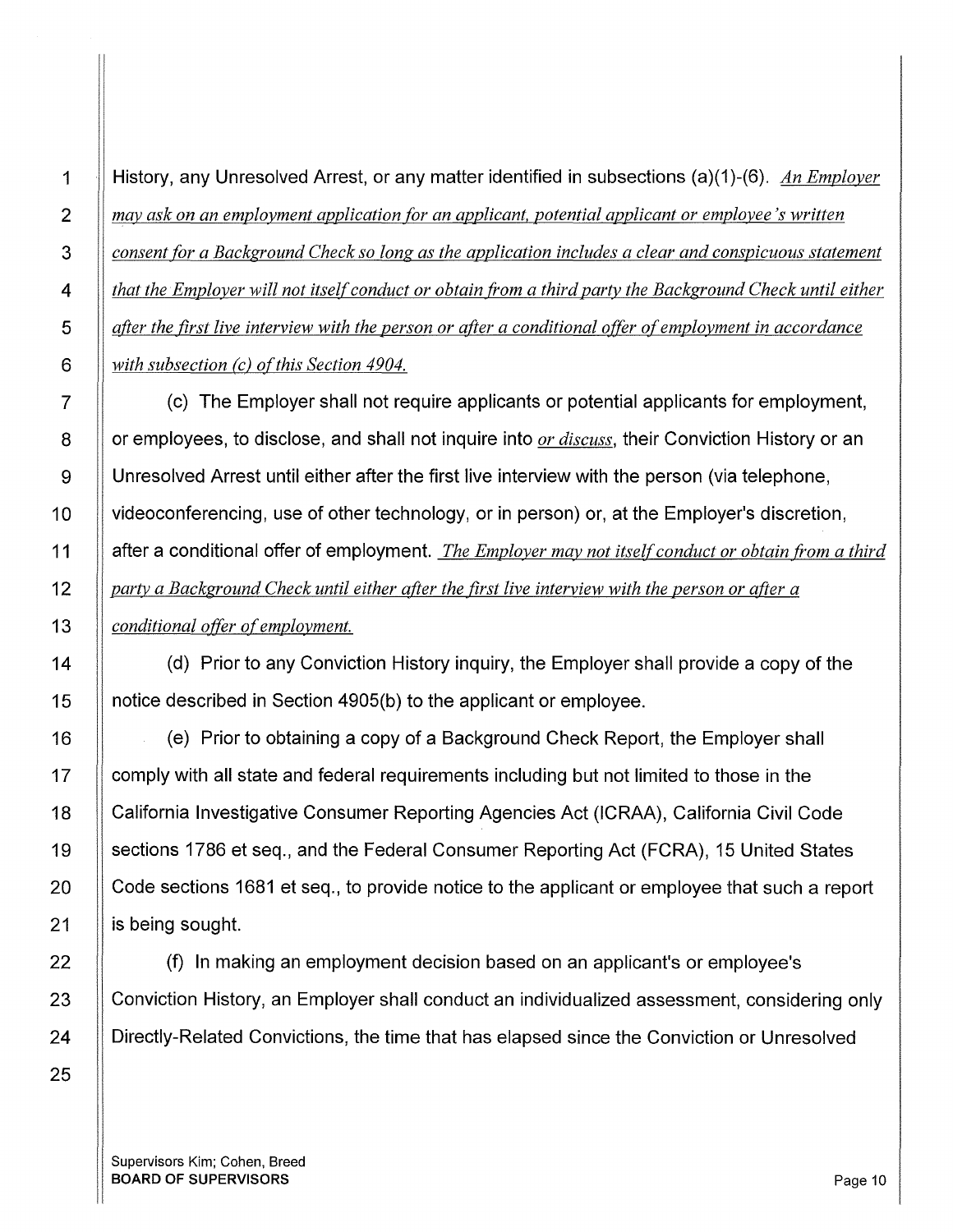1 Arrest, and any evidence of inaccuracy or Evidence of Rehabilitation or Other Mitigating 2 **Factors**.

3 (g) If an Employer intends to base an Adverse Action on an item or items in the 4 | applicant or employee's Conviction History, prior to taking any Adverse Action the Employer  $5 \parallel$  shall provide the applicant or employee with a copy of the Background Check Report, if any,  $6$  || and shall notify the applicant or employee of the prospective Adverse Action and the items  $7$  || forming the basis for the prospective Adverse Action.

 $8$  || (h) If, within seven days of the date that the notice described in subsection (g) is 9 | provided by the Employer to the applicant or employee, the applicant or employee gives the 10  $\parallel$  Employer notice, orally or in writing, of evidence of the inaccuracy of the item or items of 11 Conviction History or any Evidence of Rehabilitation or Other Mitigating Factors, the Employer 12 | shall delay any Adverse Action for a reasonable period after receipt of the information and 13 | during that time shall reconsider the prospective Adverse Action in light of the information.

14 **If the Upon of the Upon taking any final Adverse Action based upon the Conviction History of an** 15 applicant or employee, an Employer shall notify the applicant or employee of the final Adverse 16 | Action.

17 | (i) It shall be unlawful for any Employer to *engage in any communication produce or* 18 *disseminate any solicitation or advertisement* that is *intended and* reasonably likely to reach 19  $\parallel$  persons who are reasonably likely to seek employment in the City, and that expresses, 20 | directly or indirectly, that any person with an Arrest or Conviction will not be considered for 21 employment or may not apply for employment. *For purposes of this subsection (i), engaging in a* 22 *communication includes but is not limited to making a verbal statement or producing or disseminating*  23 *any solicitation, advertisement, or signage.*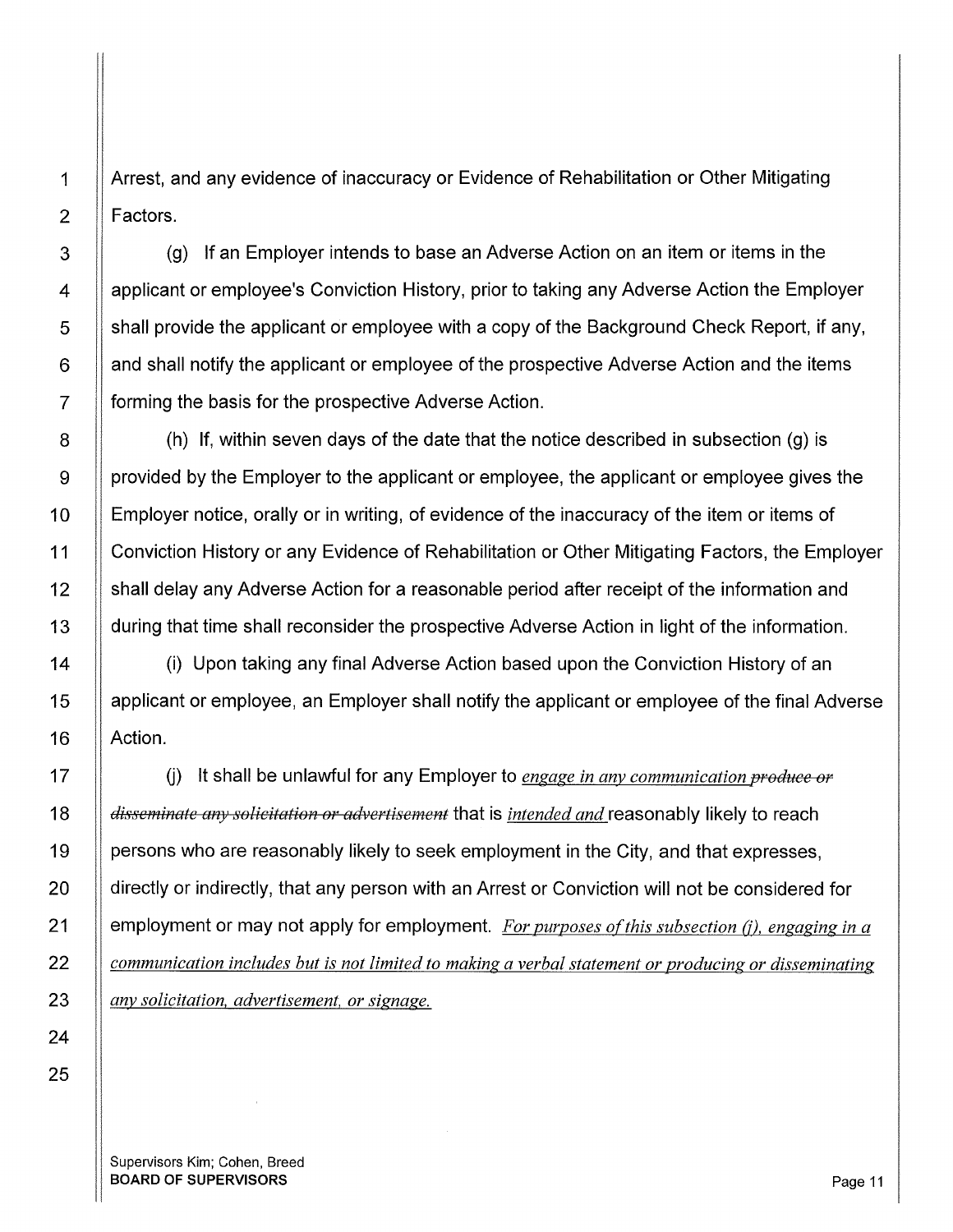(k) Nothing in this Section 4904 shall be construed to prohibit an Employer from observing the conditions of a seniority system or an employee benefit plan, provided such systems or plans are not a subterfuge to evade the purposes or requirements of this Article.

**SEC. 4906. PROCEDURES FOR USE OF CRIMINAL HISTORY INFORMATION IN HOUSING DECISIONS.** 

\* \* \* \*

U) It shall be unlawful for any Housing Provider to *engage in any communication produce or disseminate any advertisement* related to Affordable Housing that expresses, directly or indirectly, that any person with an arrest or conviction record will not be considered for the rental or lease of real property or may not apply for the rental or lease of real property, except as required by local, state, or federal law. *For purposes of this subsection (i), engaging in a communication includes but is not limited to making a verbal statement or producing or disseminating anv solicitation, advertisement, or signage.* 

\* \* \* \*

**SEC. 4911. IMPLEMENTATION AND ENFORCEMENT OF HOUSING PROVISIONS.**  (a) **Administrative Enforcement.** 

(1) With regard to the housing provisions of this Article, the HRC, in consultation with the Mayor's Office of Housing and Community Development, is authorized to take appropriate steps to enforce this Article and coordinate enforcement, including the investigation of any possible violations of this Article. The HRC shall not find a violation based on a Housing Provider's decision that an applicant's Conviction History is Directly Related, but otherwise may find a violation of this Article, including if the Housing Provider failed to conduct the individualized assessment as required under Section 4906(f).

(2) Where the Director of HRC determines that a violation has occurred, he or she may issue a determination and order any appropriate relief; provided, however, that for a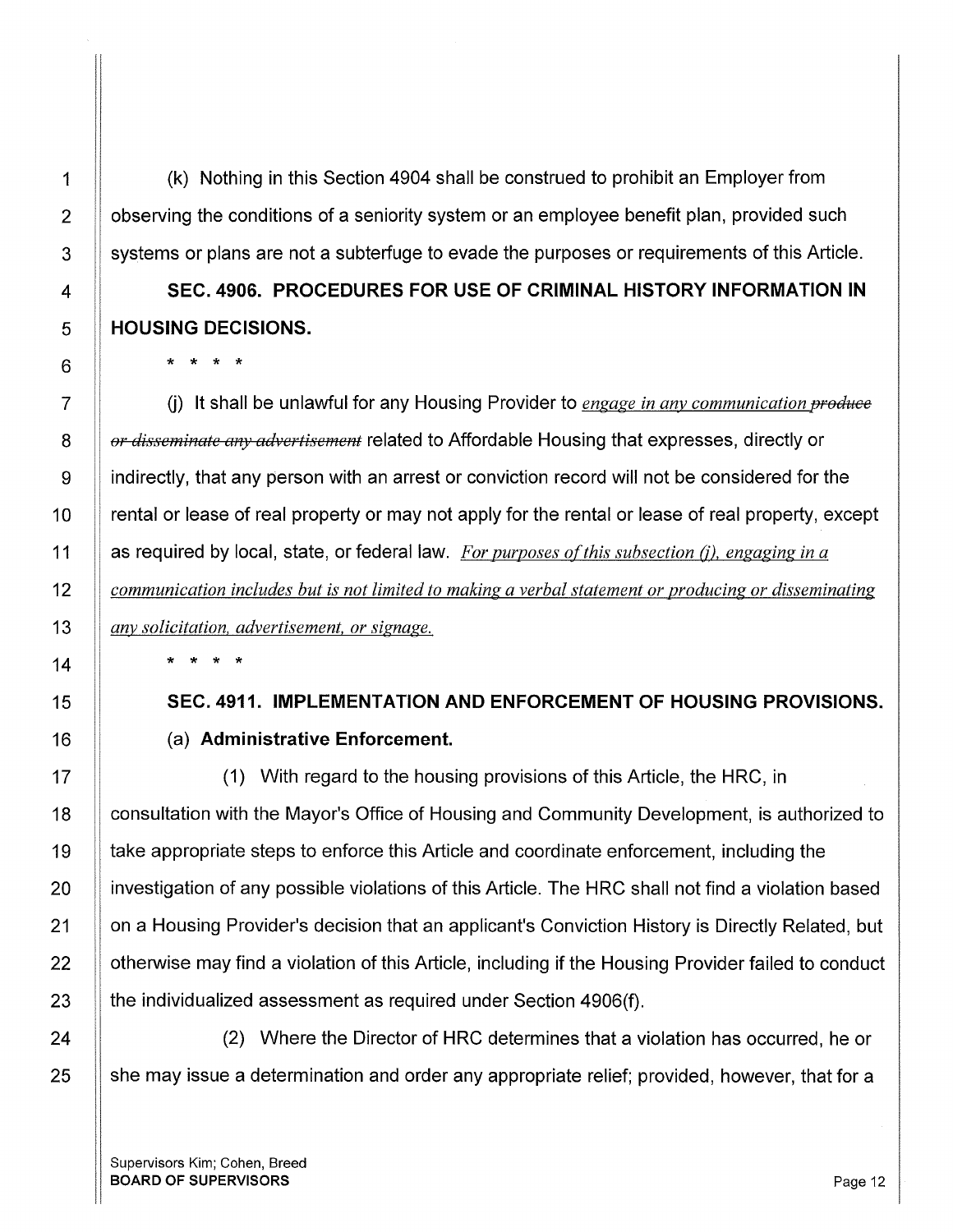1 first violation, or for any violation during the first twelve months following the operative date of  $2 \parallel$  this Article, the Director must issue warnings and notices to correct, and offer the Housing 3 | Provider technical assistance on how to comply with the requirements of this Article. For a 4 | second violation, the Director may impose an administrative penalty of no more than \$50.00 5 **that the Housing Provider must pay for each applicant as to whom the violation occurred or** 6 **F** continued. Thereafter, for subsequent violations, the penalty may increase to no more than  $7 \parallel $100$ , payable to the City for each applicant whose rights were, or continue to be, violated. 8 Such funds shall be allocated to the HRC and used to offset the costs of implementing and  $9 \parallel$  enforcing this Article.

10 **II** (3) If multiple applicants are impacted by the same procedural violation at the 11 Same time (e.g. all applicants for a certain housing unit are asked for their Conviction History 12 | on the initial application), the violation shall be treated as a single violation rather than multiple 13 violations.

14 | (4) An applicant or other person may report to the HRC any suspected violation 15 | of this Article within 60 days of the date the suspected violation occurred. The HRC shall 16 encourage reporting pursuant to this subsection by keeping confidential, to the maximum 17 extent permitted by applicable laws, the name and other identifying information of the 18 employee, applicant or person reporting the violation; provided, however, that with the 19 authorization of such person, the HRC may disclose his or her name and identifying 20 **ignormation as necessary to enforce this Article or for other appropriate purposes.** 

21 (5) The Director of the HRC, in consultation with the Mayor's Office of Housing 22 And Community Development, shall establish rules governing the administrative process for 23 | determining and appealing violations of this Article. The Rules shall include procedures for:

24 (A) providing the Housing Provider with notice that it may have violated  $25$  | this Article;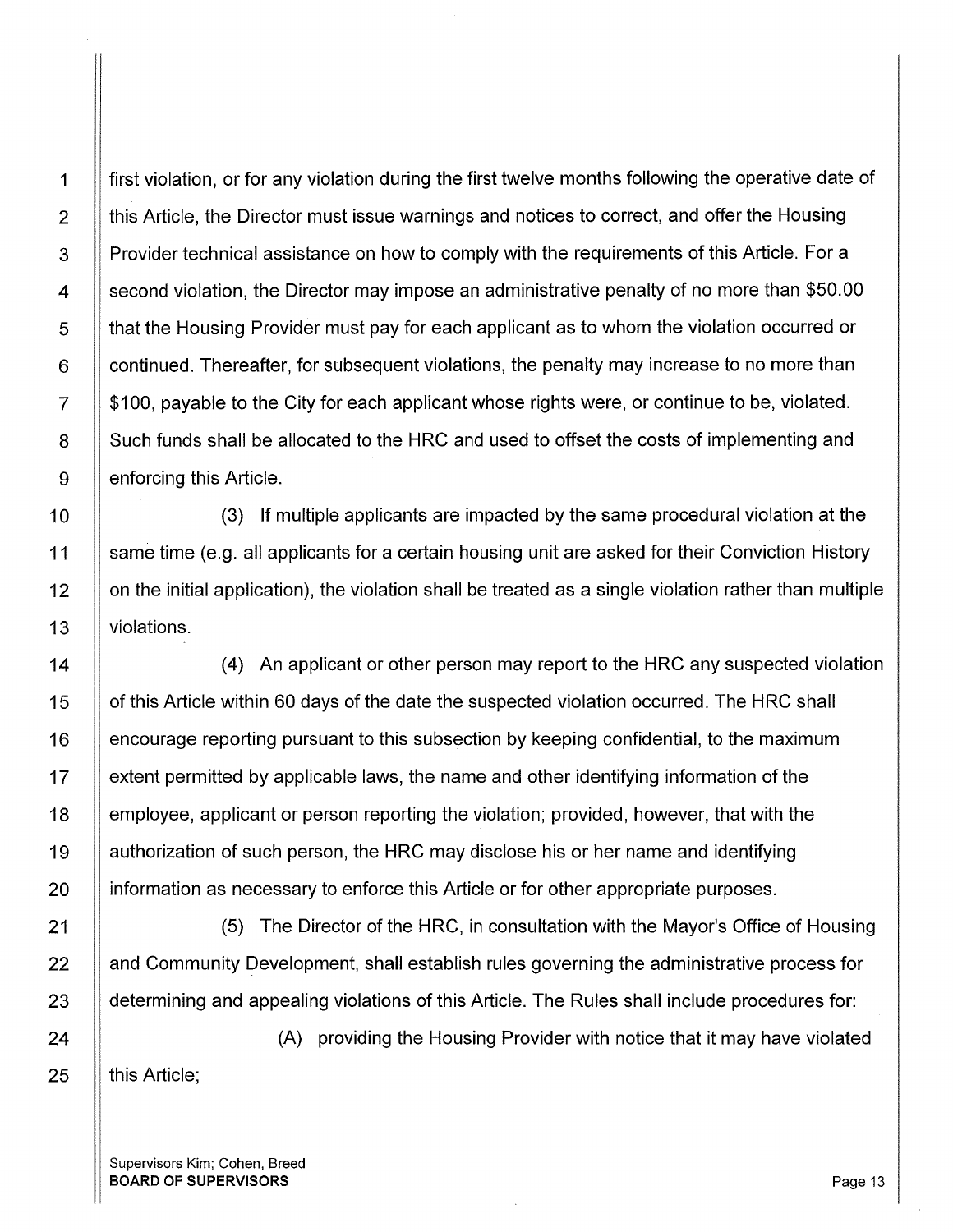1 (B) providing the Housing Provider with a right to respond to the notice;

2 (C) providing the Housing Provider with notice of the Director's  $3$   $\parallel$  determination of a violation;

4 (D) providing the Housing Provider with an opportunity to appeal the 5 | Director's determination to the HRC.

6 (6) If there is no appeal of the Director's determination of a violation, that 7 determination shall constitute a failure to exhaust administrative remedies, which shall serve  $8$  | as a complete defense to any petition or claim brought by the Housing Provider against the 9 City regarding the Director's determination of a violation.

10 | (7) If there is an appeal of the Director's determination of a violation, the City 11 Controller or his or her designee shall appoint a person, other than a member of the 12 | Commission, to serve as a hearing officer. The hearing before the hearing officer shall be 13  $\parallel$  conducted in a manner that satisfies the requirements of due process. In any such hearing, 14 **the Director's determination of a violation shall be considered prima facie evidence of a** 15 violation, and the Housing Provider shall have the burden of proving, by a preponderance of 16 the evidence, that the Director's determination of a violation is incorrect.

17 (8) If the hearing officer finds that the Housing Provider has engaged in 18 | conduct in violation of this Article, the hearing officer shall issue an order requiring the 19 Housing Provider to cease and desist from the practice and to offer the housing 20 | accommodation to the applicant or applicants under the terms for which the unit was offered 21 | to the public. The Housing Provider shall not be required to offer the housing accommodation  $22$  if the unit has already been rented or leased to a tenant, but the Housing Provider shall be  $23$  || required to offer a comparable unit, if available, to the applicant or applicants.

24 | (9) The decision of the hearing officer shall be final unless the Commission 25 | vacates his or her decision on appeal.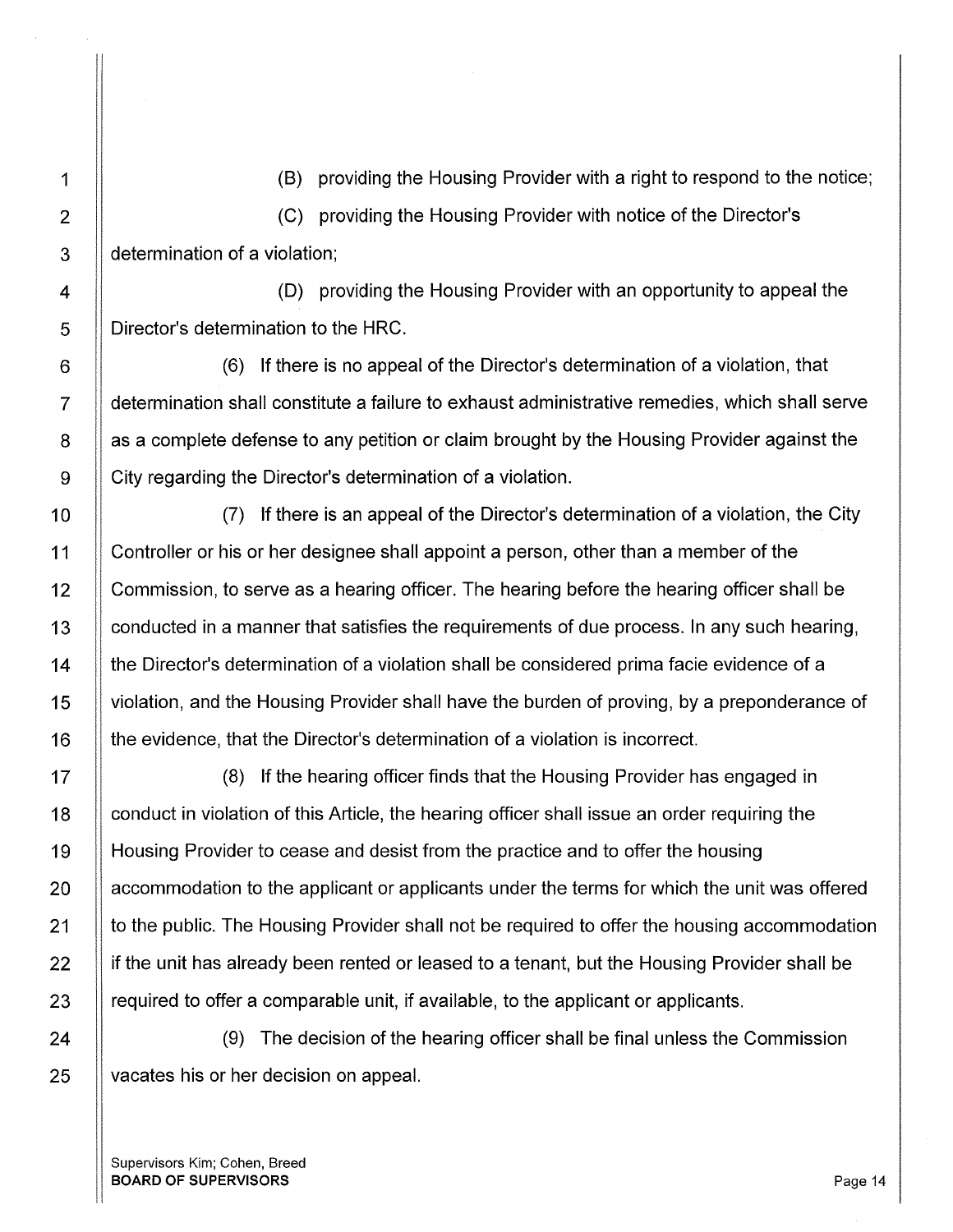11

1 (10) Either party may file an appeal of the hearing officer's decision with the 2 Commission. Such an appeal to the Commission from the determination of the hearing officer 3 If must be made within 15 days of the mailing of the decision and findings of fact. The appeal 4 | shall be in writing and must state the grounds for appellant's claim that there was either error  $5 \parallel$  or abuse of discretion on the part of the hearing officer. Each appeal shall be accompanied by  $6$  || a \$15 filing fee; provided, however, the fee shall be waived for an individual who files an 7 | affidavit under penalty of perjury stating that he or she is an indigent person who does not 8 **have and cannot obtain the money to pay the filing fee without using money needed for the** 9 necessities of life. The filing of an appeal will not stay the effect of the hearing officer's 10 decision.

11 (11) Upon receipt of an appeal, the entire administrative record of the matter, 12 | including the appeal, shall be filed with the Commission.

13 (12) The Commission may in its discretion determine to hear an appeal. In 14 | deciding whether to hear an appeal, the Commission shall consider, among other things, 15 fairness to the parties, hardship to either party and promotion of the policies and purposes of 16 | this Article. In determining whether to hear an appeal the Commission may also review 17 | material from the administrative record of the matter as it deems necessary. A vote of the 18 | majority of the Commission shall be required for an appeal to be heard.

19 (13) In those cases where the Commission is able to determine on the basis of  $20$  || the documents before it that the hearing officer has erred, the Commission may without 21 | determining whether to hear the appeal remand the case for further hearing in accordance 22 | with its instructions without conducting an appeal hearing. Both parties shall be notified as to 23  $\parallel$  the time of the re-hearing, which shall be conducted within 30 days of the remand by the 24 | Commission. In those cases where the Commission is able to determine on the basis of the 25 | documents before it that the hearing officer's findings contain numerical or clerical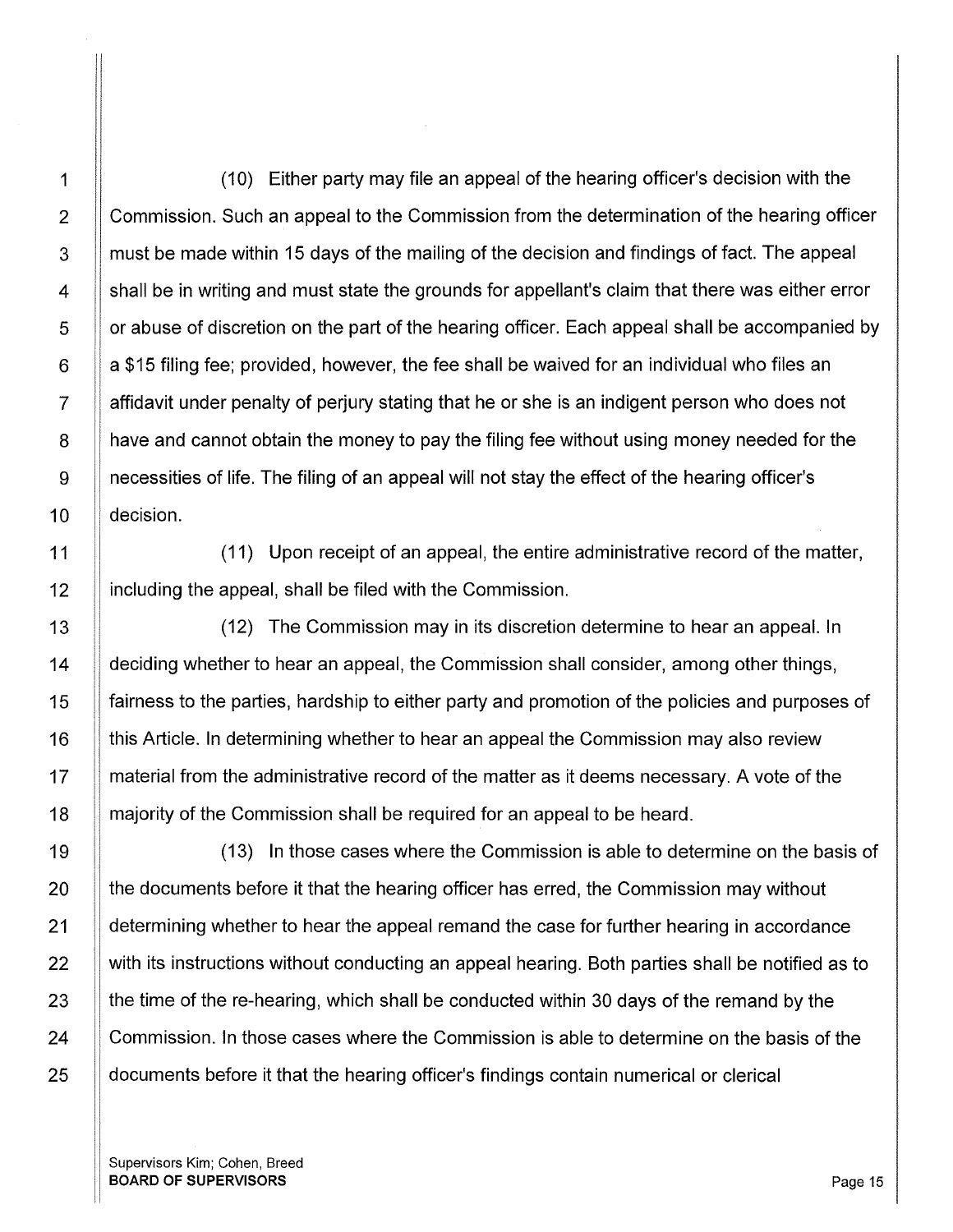1 | inaccuracies, or require clarification, the Commission may continue the hearing for purposes 2 | of referring the case back to said hearing officer in order to correct the findings.

3 | (14) Appeals accepted by the Commission shall be heard within 45 days of the 4 | filing of an appeal. Within 30 days of the filing of an appeal, both parties shall be notified in  $5 \parallel$  writing as to whether the appeal has been accepted. If the appeal has been accepted, the  $6$  || notice shall state the time of the hearing and the nature of the hearing. Such notice must be  $7 \parallel$  mailed at least 10 days prior to the hearing.

8 (15) At the appeal hearing, the parties shall have an opportunity to present oral 9 | and written argument in support of their positions. The Commission may in its discretion allow 10  $\parallel$  the parties to present additional evidence that was not considered by the hearing officer. After 11 | such hearing and after any further investigation which the Commission may deem necessary, 12 | the Commission may, upon hearing the appeal, affirm, reverse or modify the hearing officer's 13 | decision or may remand the case for further hearing in accordance with its findings. The 14 | Commission's decision must be rendered within 45 days of the completion of the hearing and 15 | the parties must be notified of such decision.

16 (16) In accordance with the above subsection, the Commission shall give the 17 | | parties written notice of the decision. The notice shall state that the decision is final.

*(b) Civil Enforcement. The City may bring a civil action in a court of competent jurisdiction against the Housing Provider or other person violating this Article, and, upon prevailing, shall be entitled to such legal or equitable relief as may be appropriate to remedy the violation including, but inot limited to: reinstatement; back pay; the payment of benefits or pay unlawfully withheld; the payment ofan additional sum as liquidated damages in the amount of\$50.00 to each employee, applicant or other person whose rights under this Article were violated for each day such violation continued or was permitted to continue; appropriate injunctive relief; and, further shall be awarded reasonable attorney's fees and costs.*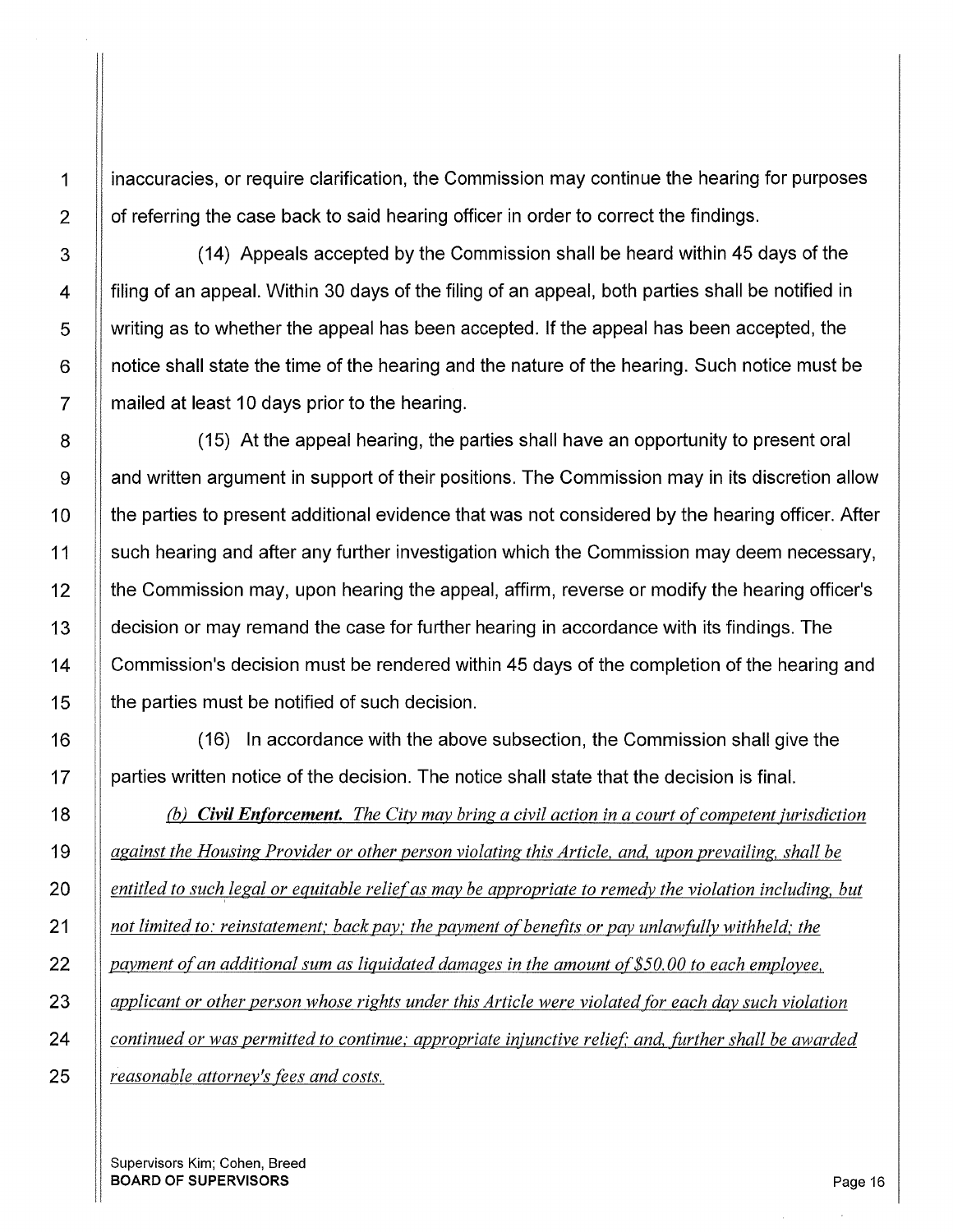*(c) Interest. In any administrative or civil action brought under this Article, the HRC or court, as the case may be, shall award interest on all amounts due and unpaid at the rate ofinterest specified in subdivision (b) of Section 3289 of the California Civil Code.* 

*(d) Remedies Cumulative. The remedies, penalties, and procedures provided under this Article are cumulative.* 

*(e)* Limitation on Actions. Civil Actions to enforce the employment provisions of this Article *must be filed within one year after the date of the violation. This limitations period shall not commence until the date the violation was discovered or could reasonably have been discovered.* 

fbf *(f) Tracking of Complaints.* HRC shall maintain a record of the number and types of complaints it receives alleging violations of this Article, and the resolution of those complaints. This information shall be compiled on an annual calendar year basis and reported to the Board of Supervisors by January 31 of each year.

\* \* \* \*

### *SEC. 4920. CONFLICT WITH OTHER CITY LAWS.*

If there is a conflict between the requirements of this Article and any City law, rule or *regulation existing as ofthe effective date of Ordinance No.* , *amending this Article, the*  17 *<u>equirements of this Article shall prevail.*</u>

19 | Section 3. Effective Date. This ordinance shall become effective 30 days after 20 **enactment.** Enactment occurs when the Mayor signs the ordinance, the Mayor returns the 21 | ordinance unsigned or does not sign the ordinance within ten days of receiving it, or the Board 22 | of Supervisors overrides the Mayor's veto of the ordinance.

24 Section 4. Scope of Ordinance. In enacting this ordinance, the Board of Supervisors  $25$  || intends to amend only those words, phrases, paragraphs, subsections, sections, articles,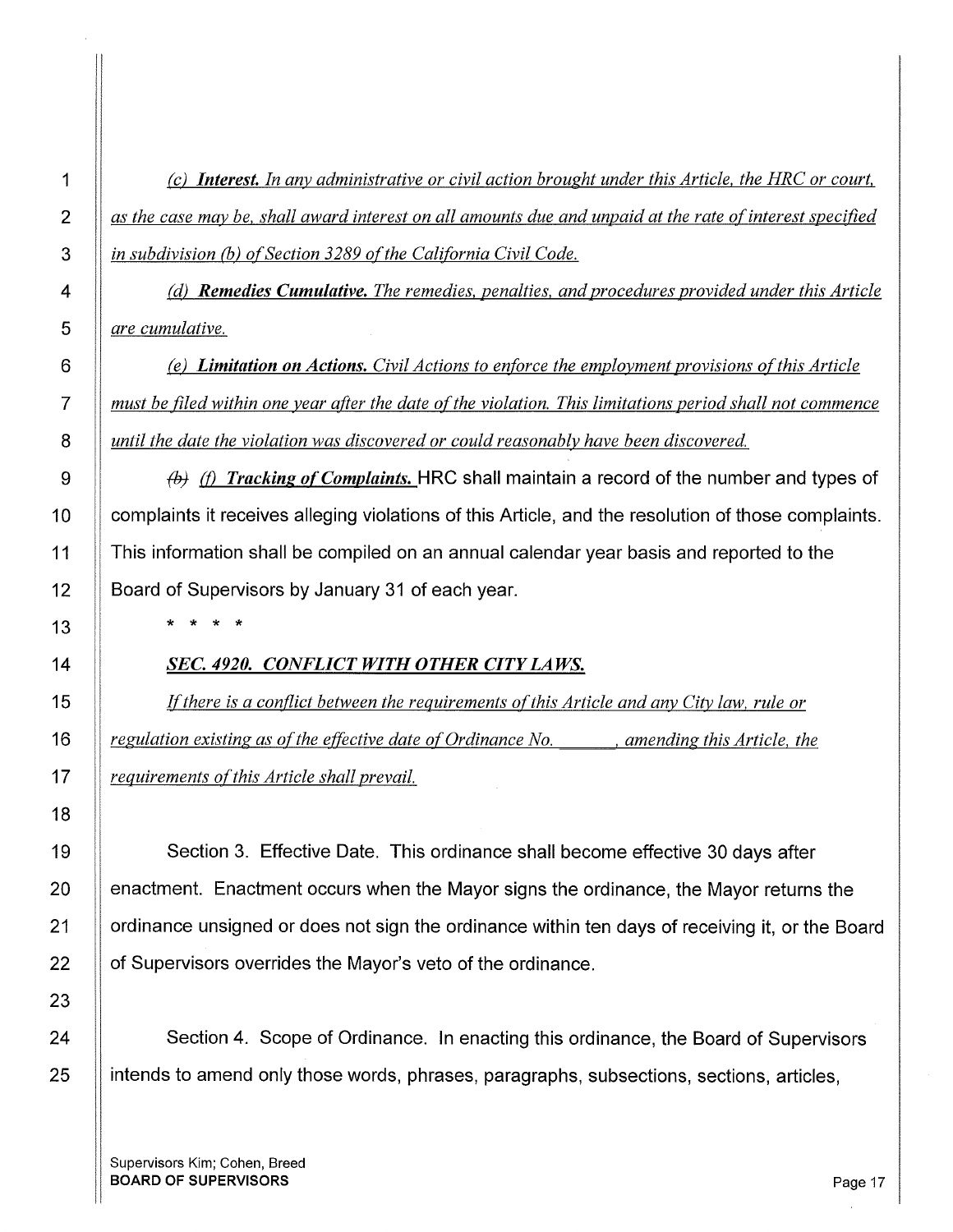Section 4. Scope of Ordinance. In enacting this ordinance, the Board of Supervisors intends to amend only those words, phrases, paragraphs, subsections, sections, articles, numbers, punctuation marks, charts, diagrams, or any other constituent parts of the Municipal Code that are explicitly shown in this ordinance as additions, deletions, Board amendment additions, and Board amendment deletions in accordance with the "Note" that appears under the official title of the ordinance.

APPROVED AS TO FORM: DENNIS J. HERRERA, City Attorney

By: Park Sunfly<br>FRANCESCA GESSNER

Deputy City Attorney

n:\legana\as2014\1500006\00970164.doc